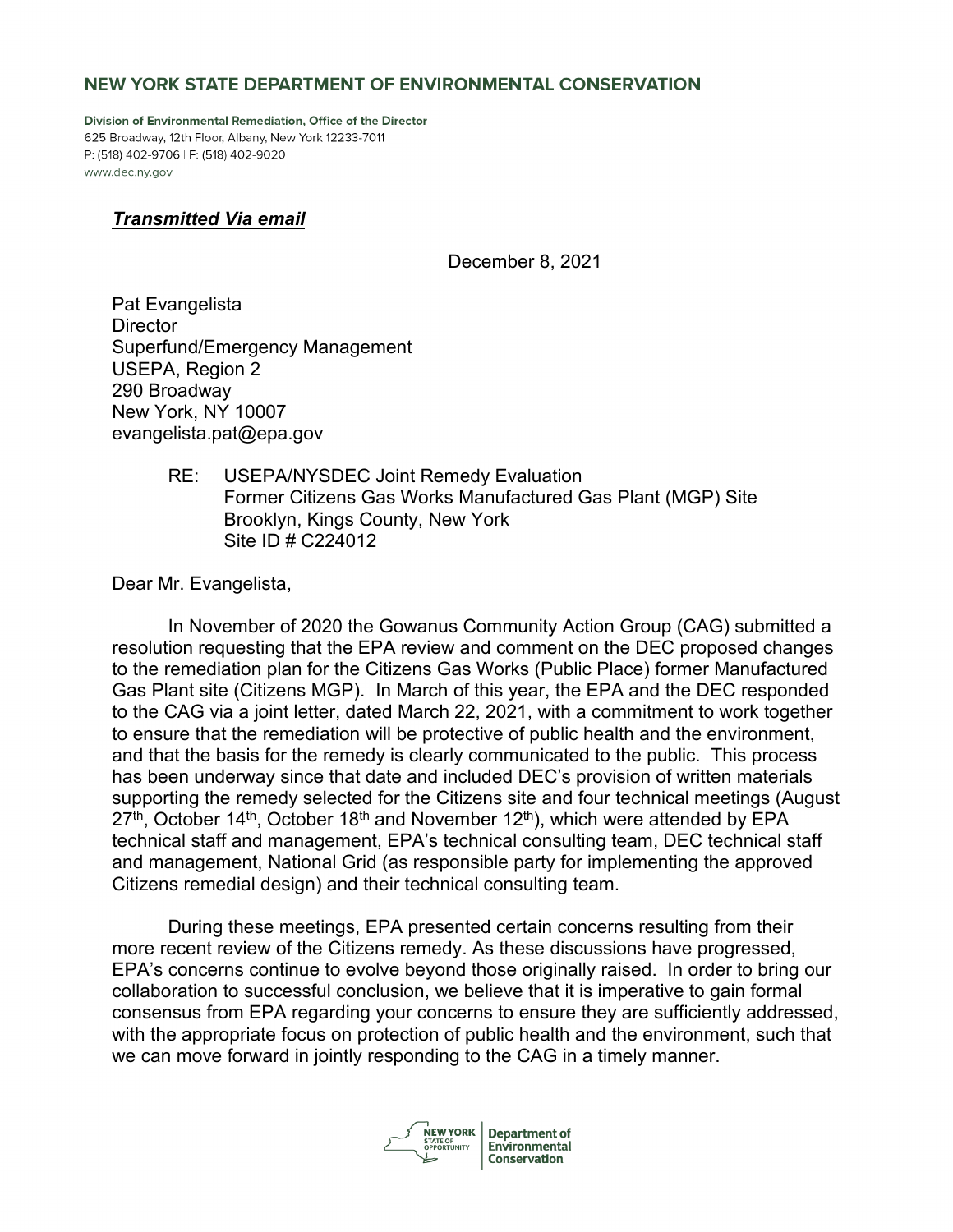To that end, following is a comprehensive list of EPA's concerns as the DEC currently understands them:

- 1. Residual impacts in shallow soil may serve as on-going sources of contamination to shallow groundwater which could migrate to off-site areas.
- 2. The potential for post-remediation groundwater mounding may result in impacted shallow groundwater expressing itself at ground surface or entering future buildings to be constructed at the site.
- 3. The potential for post-remediation groundwater mounding or residual impacts in shallow soil and groundwater may increase the potential for soil vapor intrusion concerns for future buildings constructed on-site.
- 4. The potential for post-remediation groundwater mounding, combined with off-site migration of impacted shallow groundwater, may result in impacted shallow groundwater causing soil vapor intrusion concerns for off-site buildings.
- 5. Potential changes in post-remediation intermediate/deep groundwater flow directions and/or gradients, combined with the off-Site migration of impacted intermediate/deep groundwater, may increase specific discharge/chemical flux to areas of the Gowanus Canal where ISS is not being performed, potentially reducing the anticipated design life of the sediment cap in those areas.
- 6. The potential the public may come in contact with contaminated soil.
- 7. The potential that residual impacts in shallow soil, in the form of staining, sheens, NAPL blebs/globs, and /or NAPL coatings may increase for soil vapor intrusion into future buildings to be constructed at the Site.
- 8. The potential that remaining NAPL-impacted soil, combined with postremediation groundwater mounding, may result in off-Site migration of remaining NAPL and/or contaminated groundwater through the sealed joints of the new site bulkhead barrier wall to Gowanus Canal.
- 9. The potential that remaining NAPL-impacted soil, combined with postremediation groundwater mounding, may result in off-site migration of remaining NAPL and/or contaminated groundwater through the sealed joints of Site bulkhead barrier wall below the Gowanus Canal ISS and sediment cap.
- 10.The potential that remaining NAPL-impacted soil, combined with postremediation groundwater mounding, may result in off-Site migration of remaining NAPL and contaminated groundwater below the Site sealed bulkhead barrier wall and up into the Gowanus Canal.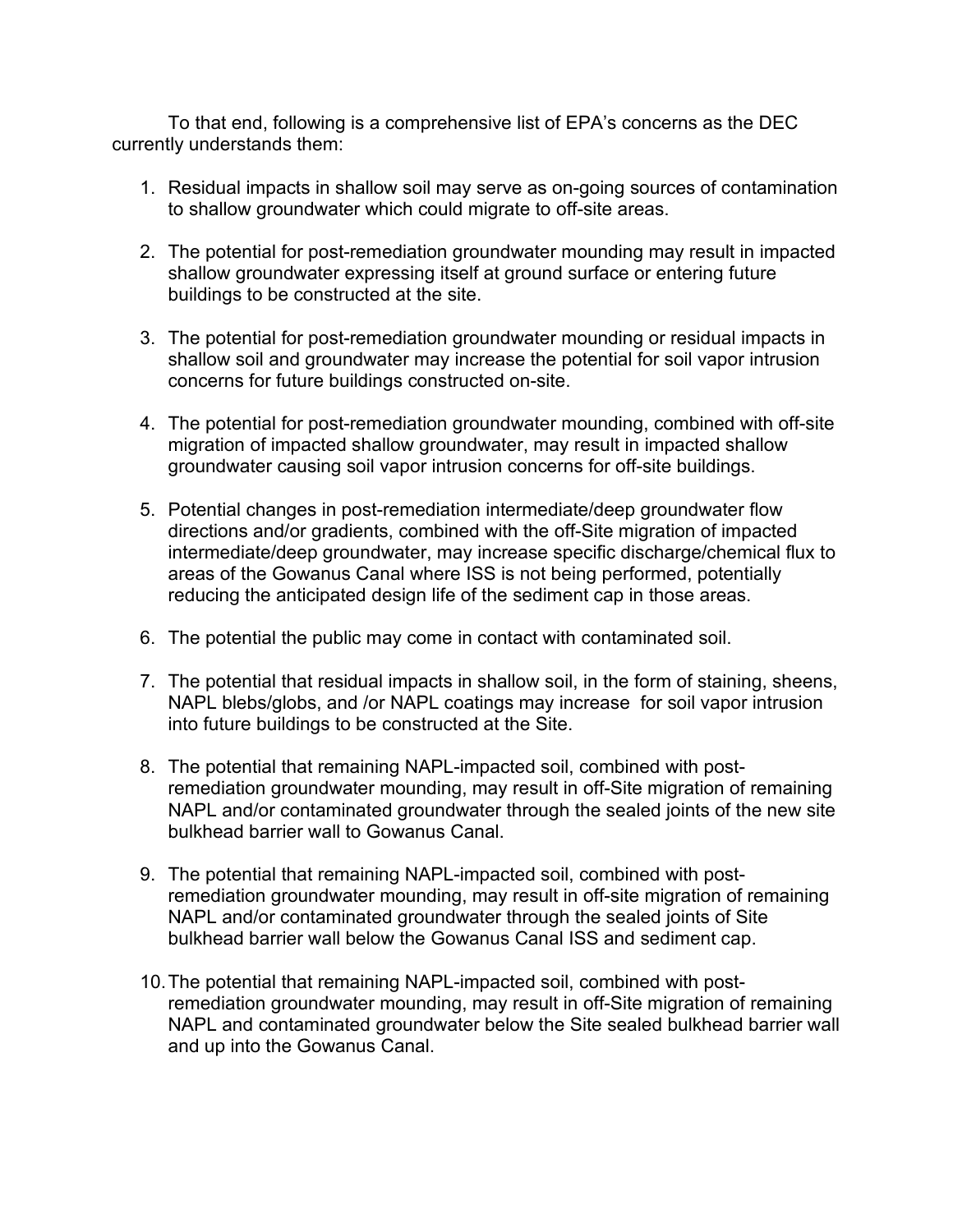During the technical meetings, the Citizens' team presented responses to each of the above concerns, including how the remedy has rendered the site protective of public health and the environment. Attached Table A-1 summarizes how DEC believes the concerns have been addressed and all exposure pathways mitigated, either as part of the on-going remedial actions or, once the remedy is complete, actions will continue under the oversight of the DEC as any work done on the site whether by National Grid, New York City, future developers, or others will be legally bound to comply with the Site Management Plan (or an Interim SMP). More specifically, the attached table includes EPA's concerns, the potential exposure routes, the remedial action objectives, the remedial actions and supporting information which demonstrate that the potential for future receptors to be exposed has been mitigated.

Based on the information contained herein, the multiple technical meetings, materials provided to EPA from the Citizens technical team, and the historical projectrelated documents, such as the 2007 Record of Decision, the 2017 100% remedial design (approved January 2018) and the 2020 Explanation of Significant Differences, DEC and NYSDOH believe that the current Citizens remedy appropriately addresses each concern and that the remedy is protective of public health and the environment. Additionally, as noted above and consistent with DEC's actions on all remedial sites, DEC will continue to review the protectiveness and effectiveness of the remedy postdevelopment, to ensure compliance with long-term Site Management Plan, which includes the associated periodic review process. If necessary, DEC will require additional appropriate measures/corrective actions be implemented to maintain the long-term effectiveness of the remedy.

In conclusion, the DEC requests the following in a written response from EPA:

- Indication that the concerns outlined in this letter constitute the entirety of EPA's concerns pertaining to the Citizens MGP site remediation;
- Indication which concerns have been sufficiently addressed;
- Indication which concerns have not been sufficiently addressed and why (including specific basis);
- If EPA disagrees with anything in this letter, please clearly articulate the additional concern/items of disagreement with a specific detailed basis for that concern such that the Citizens team can provide an appropriate response.
- If EPA does not agree that the remedy is protective of human health, please articulate the concerns or items of disagreement with a specific detailed basis for that concern such that the Citizens team can provide an appropriate response. If EPA does agree that the remedy is protective of human health, please state that.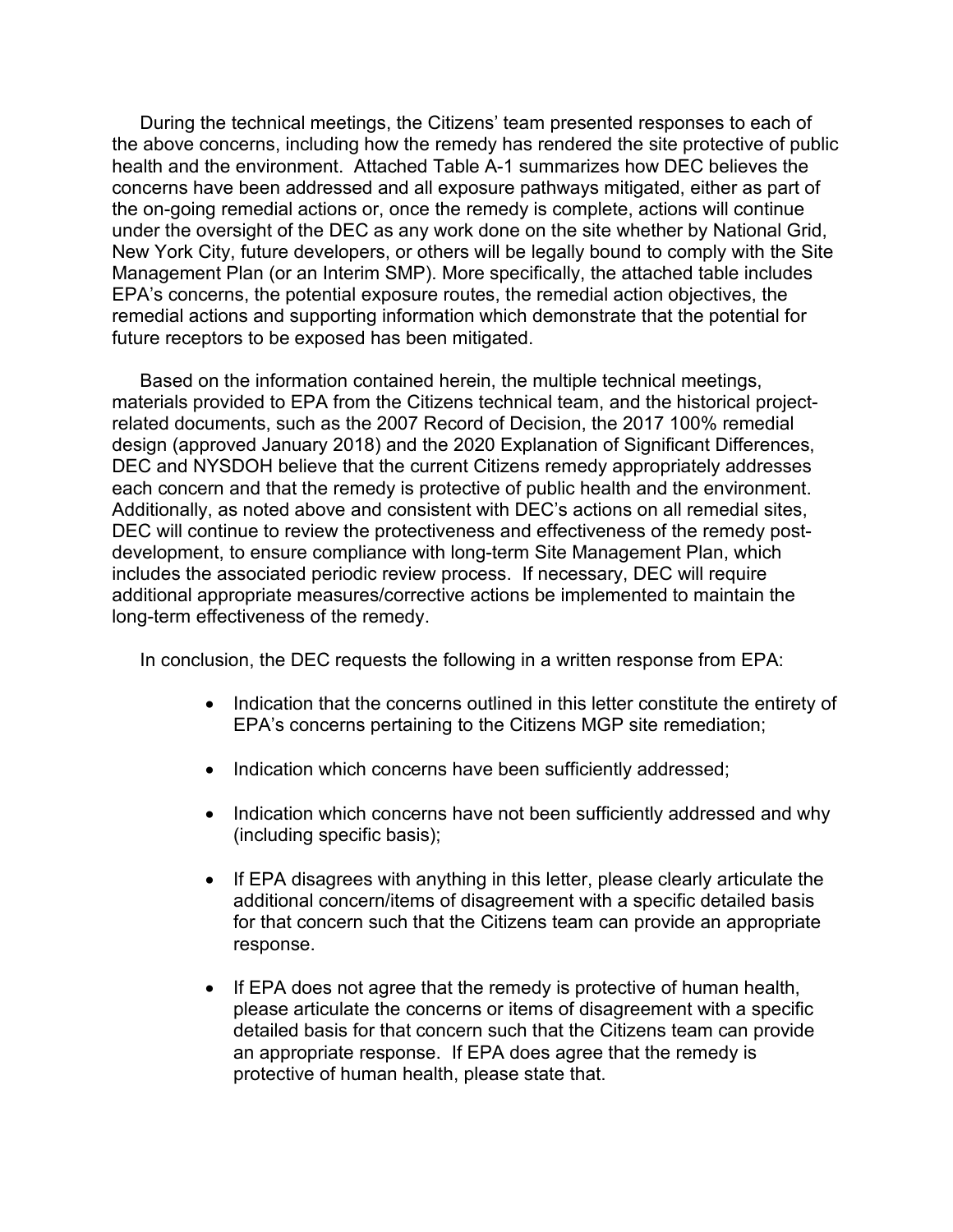• If EPA does not agree that the remedy is protective of the environment, please articulate the concerns or items of disagreement with a specific detailed basis for that concern such that the Citizens team can provide an appropriate response. If EPA does agree that the remedy is protective of the environment, please state that.

The DEC remains committed to ensuring that the Citizens MGP site remedy is protective of human and the environment and looks forward to continued cooperation with EPA on this matter such that we may jointly respond to the CAG in a timely manner.

Sincerely,

Susan (dwards

 Susan Edwards, P.E. Acting Director Division of Environmental Remediation

- Ec: D. Garbarini, USEPA, (Garbarini.doug@epa.gov)
	- P. Van Rossem, National Grid (Patrick.vanrossem@nationalgrid.com)
	- J. Brown
	- D. Eaton
	- J. Miller
	- S. McLaughlin
	- S. Berninger
	- DecDocs C224012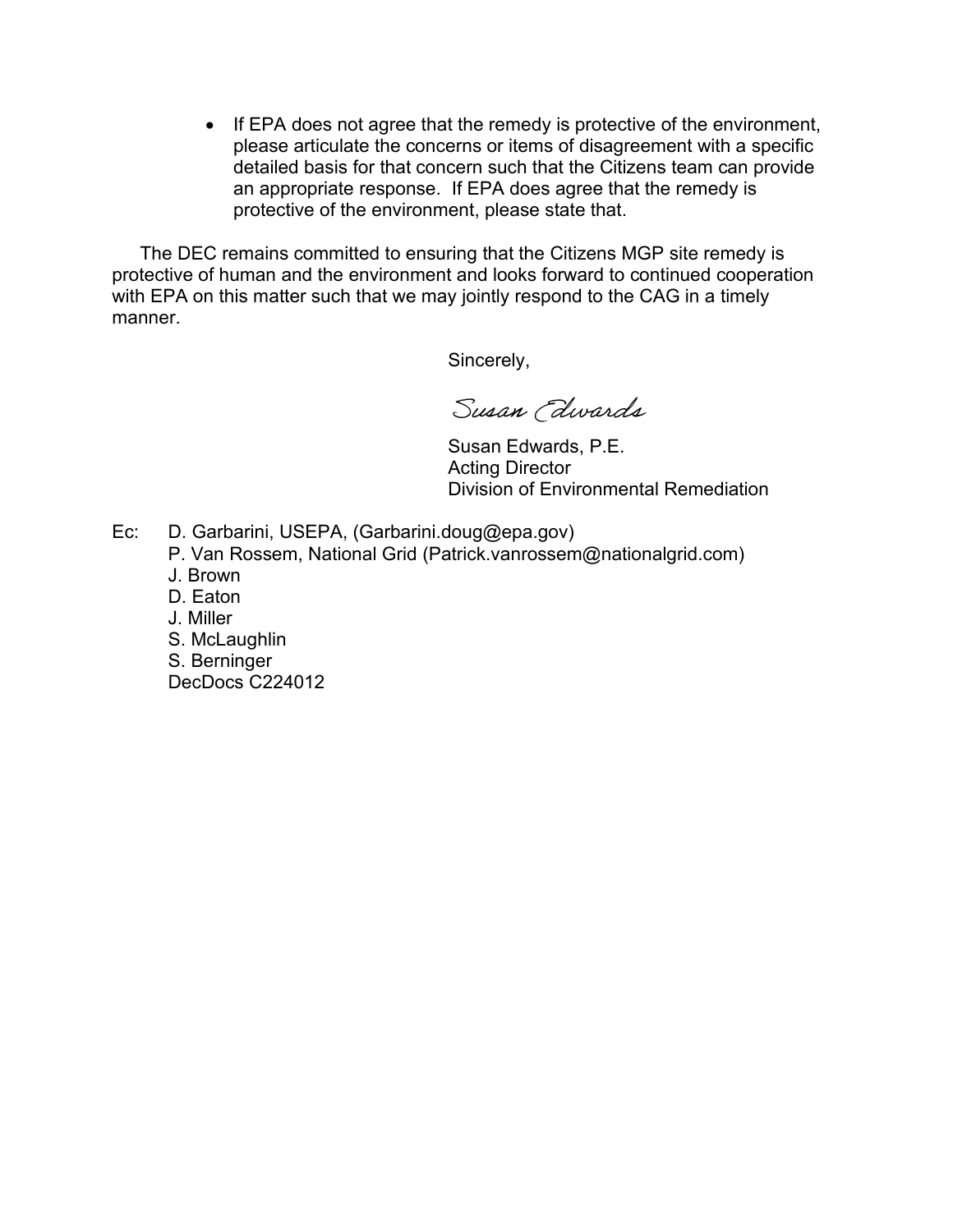### **Table A-1**

### **Summary of Potential Concerns Raised by USEPA**

#### **Former Citizens Gas Works Manufactured Gas Plant Site**

**Borough of Brooklyn, Kings County, New York NYSDEC Site Nos. 224012, C224012, and C224012B**

| <b>Potential Concern Raised by</b><br><b>USEPA</b><br>1. Residual impacts in shallow soil, in<br>the form of staining, sheens, NAPL<br>blebs/globs, and/or NAPL coatings,<br>may serve as on-going sources of<br>contamination to shallow<br>groundwater, which may be<br>encountered by the public. | Related<br><b>Environmental</b><br><b>Media</b><br>Groundwater | Area<br>On-Site | $\mathsf{Zone}^1$<br>Shallow | <b>Potential Future</b><br>Receptor(s)<br>$\cdot$ Future<br>Utility/Construction<br>Workers<br>• Future Residents,<br>Employees, Students, or<br><b>Recreational Users</b> | <b>Potential Future</b><br><b>Exposure Route(s)</b><br>• Dermal Contact<br>• Inhalation of Volatilized<br>Vapors<br>· Ingestion/Incidental<br>ngestion | <b>Related Remedial Action</b><br><b>Objective from Remedial</b><br>Alternative Analysis <sup>2</sup><br>• Prevent, to the extent<br>practicable, contact with, or<br>ingestion of contaminated<br>groundwater associated with the<br>Site.<br>· Remove, to the extent<br>practicable, the source of<br>groundwater contamination. | Applicable Remedial Element,<br><b>Engineering Control, or</b><br><b>Institutional Control Included in</b><br><b>Existing Site Remedy</b><br>• Source Area Excavation<br>Hydraulic Relief System<br><b>Environmental Easement</b><br>• Site Management Plan | <b>NYSDEC Comments</b><br>. Remedial excavation activities on Parcels I and III of the Site resulted in removal of known shallow/near-surface source areas, which will<br>help reduce dissolved-phase concentrations of Site-related constituents of concern in shallow groundwater over time.<br>• Citizens hydraulic relief system mitigates groundwater mounding at the Site, thereby reducing potential for residual impacts in shallow<br>soil to partition to shallow groundwater.<br>. Environmental easement will prohibit the use of groundwater underlying the Site without necessary water quality treatment, as<br>determined by NYSDOH or the New York City Department of Health and Mental Hygiene, to render it safe for use as drinking water or for<br>industrial purposes, and the user must first notify and obtain written approval to do so from NYSDEC.<br>• Property owners and developers are signatories with NYSDEC to Brownfield Site Cleanup Agreements and are legally required to<br>comply with provisions of Site Management Plan.<br>• Future ground-intrusive activities at the Site must be conducted in accordance with Site Management Plan to ensure that proper health<br>and safety protocols are employed and remaining MGP-impacted material (if encountered) is handled/managed in accordance with<br>applicable laws and regulations.<br>• Future development plans will be reviewed by NYSDEC to ensure that such plans integrate harmoniously with Site remedy and continue<br>to be protective of public health and the environment.<br>• Engineering controls, including the hydraulic relief system, will be inspected, operated, monitored, and maintained in accordance with<br>Site Management Plan to ensure their continued effectiveness.<br>. Groundwater monitoring and other environmental or public health monitoring will be performed as defined in Site Management Plan. | <b>Complete Exposure</b><br><b>Pathway for Potential</b><br><b>Future Receptor(s)?</b><br>No. |
|------------------------------------------------------------------------------------------------------------------------------------------------------------------------------------------------------------------------------------------------------------------------------------------------------|----------------------------------------------------------------|-----------------|------------------------------|----------------------------------------------------------------------------------------------------------------------------------------------------------------------------|--------------------------------------------------------------------------------------------------------------------------------------------------------|------------------------------------------------------------------------------------------------------------------------------------------------------------------------------------------------------------------------------------------------------------------------------------------------------------------------------------|-------------------------------------------------------------------------------------------------------------------------------------------------------------------------------------------------------------------------------------------------------------|----------------------------------------------------------------------------------------------------------------------------------------------------------------------------------------------------------------------------------------------------------------------------------------------------------------------------------------------------------------------------------------------------------------------------------------------------------------------------------------------------------------------------------------------------------------------------------------------------------------------------------------------------------------------------------------------------------------------------------------------------------------------------------------------------------------------------------------------------------------------------------------------------------------------------------------------------------------------------------------------------------------------------------------------------------------------------------------------------------------------------------------------------------------------------------------------------------------------------------------------------------------------------------------------------------------------------------------------------------------------------------------------------------------------------------------------------------------------------------------------------------------------------------------------------------------------------------------------------------------------------------------------------------------------------------------------------------------------------------------------------------------------------------------------------------------------------------------------------------------------------------------------------------------------------------------|-----------------------------------------------------------------------------------------------|
| 2. Post-remediation groundwater<br>mounding may result in impacted<br>shallow groundwater expressing<br>itself at ground surface or entering<br>future buildings to be constructed at<br>the Site.                                                                                                   | Groundwater                                                    | On-Site         | Shallow                      | Future Residents.<br>Employees, Students, or<br><b>Recreational Users</b>                                                                                                  | • Dermal Contact<br>Incidental Ingestion                                                                                                               | • Prevent, to the extent<br>practicable, contact with, or<br>ingestion of contaminated<br>groundwater associated with the<br>Site.                                                                                                                                                                                                 | • Hydraulic Relief System<br><b>Environmental Easement</b><br>• Site Management Plan                                                                                                                                                                        | Expected floor elevations of future buildings on Parcel I of the Site will be above 100-year flood elevation (anticipated ground floor<br>elevation of future school is +17.0 feet NAVD88).<br>. Citizens hydraulic relief system mitigates groundwater mounding at the Site.<br>• Simulated post-remediation groundwater elevations are approximately 9 feet lower than anticipated floor elevations of occupied spaces<br>in future buildings.<br>• Property owners and developers are signatories with NYSDEC to Brownfield Site Cleanup Agreements and are legally required to<br>comply with provisions of Site Management Plan.<br>• Future ground-intrusive activities at the Site must be conducted in accordance with Site Management Plan to ensure that proper health<br>and safety protocols are employed and remaining MGP-impacted material (if encountered) is handled/managed in accordance with<br>applicable laws and regulations.<br>• Future development plans will be reviewed by NYSDEC to ensure that such plans integrate harmoniously with Site remedy and continue<br>to be protective of public health and the environment.<br>• Engineering controls, including the hydraulic relief system, will be inspected, operated, monitored, and maintained in accordance with<br>Site Management Plan to ensure their continued effectiveness.<br>. Groundwater monitoring and other environmental or public health monitoring will be performed as defined in Site Management Plan.                                                                                                                                                                                                                                                                                                                                                                                                                              | No                                                                                            |
| 3. Post-remediation groundwater<br>mounding, combined with residual<br>impacts in shallow soil and<br>groundwater, may increase potential<br>for soil vapor intrusion into future<br>buildings to be constructed at the<br>Site.                                                                     | Groundwater                                                    | On-Site         | Shallow                      | • Future Residents,<br>Employees, or Students                                                                                                                              | • Inhalation of Volatilized<br>/apors                                                                                                                  | • Prevent, to the extent<br>practicable, inhalation of<br>contaminants volatilizing from soil<br>or groundwater into closed<br>structures.                                                                                                                                                                                         | • Vapor Mitigation Systems<br>• Source Area Excavation<br>• Hydraulic Relief System<br><b>Environmental Easement</b><br>• Site Management Plan                                                                                                              | • NYSDOH has conducted extensive studies across New York State and determined that soil vapor intrusion is not typically a concern at<br>MGP sites.<br>. Developer has agreed to proactively integrate vapor mitigation systems into future building construction on Parcel I of the Site.<br>. Remedial excavation activities on Parcels I and III of the Site resulted in removal of known shallow/near-surface source areas, further<br>reducing the potential risk of soil vapor intrusion into future buildings to be constructed at the Site.<br>. Citizens hydraulic relief system mitigates groundwater mounding at the Site.<br>. Property owners and developers are signatories with NYSDEC to Brownfield Site Cleanup Agreements and are legally required to<br>comply with provisions of Site Management Plan.<br>• Future development plans will be reviewed by NYSDEC to ensure that such plans integrate harmoniously with Site remedy and continue<br>to be protective of public health and the environment.<br>Figure Engineering controls, including the vapor mitigation systems and hydraulic relief system, will be inspected, operated, monitored, and<br>maintained in accordance with Site Management Plan to ensure their continued effectiveness.<br>• Groundwater monitoring and other environmental or public health monitoring will be performed as defined in Site Management Plan.                                                                                                                                                                                                                                                                                                                                                                                                                                                                                                                      | No                                                                                            |
| 4. Post-remediation groundwater<br>mounding, combined with the off-<br>Site migration of impacted shallow<br>groundwater, may increase potential<br>for soil vapor intrusion into off-Site<br>buildings.                                                                                             | Groundwater                                                    | Off-Site        | Shallow                      | • Future Off-Site Residents • Inhalation of Volatilized<br>or Employees                                                                                                    | Vapors                                                                                                                                                 | • Prevent, to the extent<br>practicable, the migration of<br>contaminated groundwater from<br>the Site.<br>• Prevent, to the extent<br>practicable, inhalation of<br>contaminants volatilizing from soil<br>or groundwater into closed<br>structures.                                                                              | • Source Area Excavation<br>. Hydraulic Relief System<br><b>Environmental Easement</b><br>• Site Management Plan                                                                                                                                            | • NYSDOH has conducted extensive studies across New York State and determined that soil vapor intrusion is not typically a concern at<br>MGP sites.<br>• Remedial excavation activities on Parcels I and III of the Site resulted in removal of known shallow/near-surface source areas, which will<br>help reduce dissolved-phase concentrations of Site-related constituents of concern in shallow groundwater over time and further reduce<br>the potential risk of soil vapor intrusion into off-Site buildings.<br>• Citizens hydraulic relief system mitigates groundwater mounding at the Site, thereby reducing potential for residual impacts in shallow<br>soil to partition to shallow groundwater.<br>• Pre-remediation horizontal extent of impacted shallow groundwater is fairly localized to the Site and adjacent rights-of-way.<br>Groundwater models predict minor changes to horizontal shallow groundwater flow directions and gradients under post-remediation<br>conditions (post-remediation extent of impacted shallow groundwater anticipated to be similar to pre-remediation extent).<br>. Shallow groundwater is generally located 20 feet or more below ground surface in off-Site areas west and northwest of Smith Street.<br>• Engineering controls, including the hydraulic relief system, will be inspected, operated, monitored, and maintained in accordance with<br>Site Management Plan to ensure their continued effectiveness.<br>. Groundwater monitoring and other environmental or public health monitoring will be performed as defined in Site Management Plan.                                                                                                                                                                                                                                                                                                                          | No                                                                                            |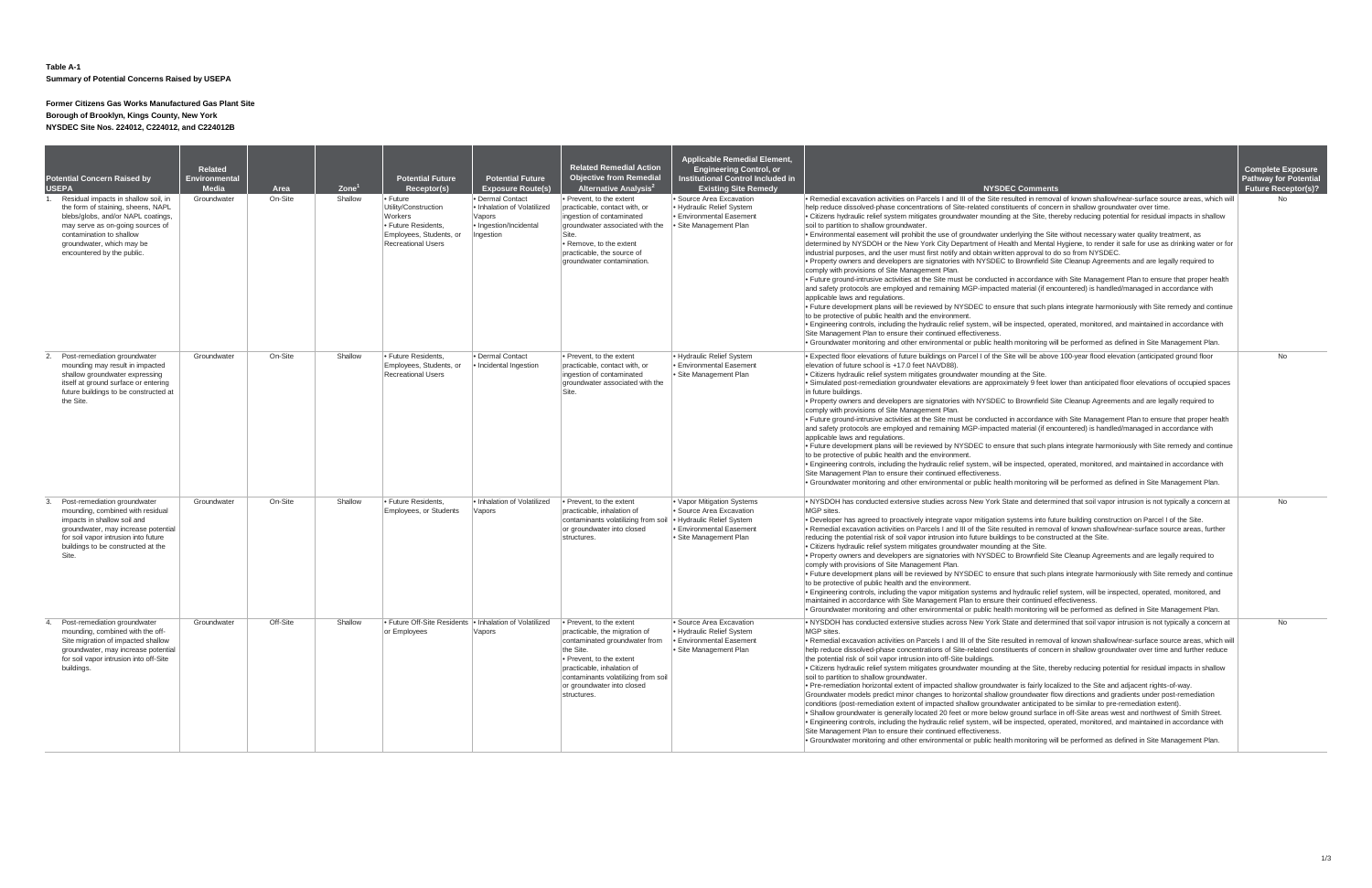#### **Table A-1 Summary of Potential Concerns Raised by USEPA**

### **Former Citizens Gas Works Manufactured Gas Plant Site**

#### **Borough of Brooklyn, Kings County, New York**

**NYSDEC Site Nos. 224012, C224012, and C224012B**

|    | <b>Potential Concern Raised by</b><br><b>USEPA</b><br>5. Potential changes in post-<br>remediation intermediate/deep<br>groundwater flow directions and/or<br>gradients, combined with the off-Site<br>migration of impacted<br>intermediate/deep groundwater,<br>may increase specific<br>discharge/chemical flux to areas of<br>the Gowanus Canal where ISS is not<br>being performed, potentially<br>reducing anticipated design life of<br>sediment cap in those areas. | Related<br><b>Environmental</b><br><b>Media</b><br>Groundwater | Area<br>Gowanus Canal | $\mathsf{Zone}^1$ | <b>Potential Future</b><br>Receptor(s)<br>Intermediate/Deep • Future Recreational<br><b>Users</b><br>• Future Ecological<br>Receptors | <b>Potential Future</b><br><b>Exposure Route(s)</b><br>• Dermal Contact<br>• Incidental Ingestion<br>· Respiration | <b>Related Remedial Action</b><br><b>Objective from Remedial</b><br>Alternative Analysis <sup>2</sup><br>• Prevent, to the extent<br>practicable, the migration of<br>contaminated groundwater from<br>the Site.<br>• Remove, to the extent<br>practicable, the source of<br>groundwater contamination. | <b>Applicable Remedial Element,</b><br><b>Engineering Control, or</b><br><b>Institutional Control Included in</b><br><b>Existing Site Remedy</b><br>· Sealed Bulkhead Barrier Wall<br>• NAPL Recovery Wells<br>• Environmental Easement<br>• Site Management Plan | <b>NYSDEC Comments</b><br>• Pre-remediation dissolved-phase concentrations of Site-related constituents of concern in intermediate/deep groundwater are ge<br>consistent with or less than sediment porewater concentrations used in design of RTA2 cap treatment layers near Site.<br>. With exception of area above existing gas transmission tunnel, entire stretch of Gowanus Canal adjacent to the Site and extendi<br>south of 9th Street bridge will be subject to ISS, which will mitigate the potential upwelling of intermediate/deep groundwater into<br>. Gowanus Canal ISS and Sediment Cap Gowanus Canal (vertical gradient of intermediate groundwater below Gowanus Canal reduced by more than 50% under post-reme<br>conditions).<br>• Anticipated post-remediation intermediate/deep groundwater flow direction at the Site is generally parallel to Gowanus Canal (to<br>southwest)<br>• Continued removal of recoverable NAPL from intermediate/deep soils (via recovery wells) will help reduce dissolved-phase<br>concentrations of Site-related constituents of concern in intermediate/deep groundwater over time.<br>• Engineering controls, including the sealed bulkhead barrier wall and NAPL recovery wells, will be inspected, operated, monitored<br>maintained in accordance with Site Management Plan to ensure their continued effectiveness.                                                                                                                                               |
|----|-----------------------------------------------------------------------------------------------------------------------------------------------------------------------------------------------------------------------------------------------------------------------------------------------------------------------------------------------------------------------------------------------------------------------------------------------------------------------------|----------------------------------------------------------------|-----------------------|-------------------|---------------------------------------------------------------------------------------------------------------------------------------|--------------------------------------------------------------------------------------------------------------------|---------------------------------------------------------------------------------------------------------------------------------------------------------------------------------------------------------------------------------------------------------------------------------------------------------|-------------------------------------------------------------------------------------------------------------------------------------------------------------------------------------------------------------------------------------------------------------------|-------------------------------------------------------------------------------------------------------------------------------------------------------------------------------------------------------------------------------------------------------------------------------------------------------------------------------------------------------------------------------------------------------------------------------------------------------------------------------------------------------------------------------------------------------------------------------------------------------------------------------------------------------------------------------------------------------------------------------------------------------------------------------------------------------------------------------------------------------------------------------------------------------------------------------------------------------------------------------------------------------------------------------------------------------------------------------------------------------------------------------------------------------------------------------------------------------------------------------------------------------------------------------------------------------------------------------------------------------------------------------------------------------------------------------------------------------------------------------------------------------------------------------|
|    | 6. Public may come into contact with<br>residual impacts in shallow soil.                                                                                                                                                                                                                                                                                                                                                                                                   | Soil                                                           | On-Site               | Shallow           | $\cdot$ Future<br>Utility/Construction<br>Workers<br>· Future Residents,<br>Employees, Students, or<br><b>Recreational Users</b>      | • Dermal Contact<br>• Incidental Ingestion                                                                         | • Prevent, to the extent<br>practicable, ingestion/direct<br>contact with contaminated soil.                                                                                                                                                                                                            | · Soil Cover System<br>· Source Area Excavation<br>• Environmental Easement<br>· Site Management Plan                                                                                                                                                             | . Cover system will consist of pavement, concrete, paved surfaces, parking areas, sidewalks, building foundations/slabs, or a min<br>foot thick vegetated clean soil cover in greenspace areas.<br>. Remedial excavation activities on Parcels I and III of the Site resulted in removal of known shallow/near-surface source areas, fu<br>reducing potential contact with residual impacts in shallow soil.<br>• Property owners and developers are signatories with NYSDEC to Brownfield Site Cleanup Agreements and are legally required t<br>comply with provisions of Site Management Plan.<br>• Future ground-intrusive activities at the Site must be conducted in accordance with Site Management Plan to ensure that proper<br>and safety protocols are employed and remaining MGP-impacted material (if encountered) is handled/managed in accordance wit<br>applicable laws and regulations.<br>. Future development plans will be reviewed by NYSDEC to ensure that such plans integrate harmoniously with Site remedy and c<br>to be protective of public health and the environment<br>• Engineering controls, including the soil cover system, will be inspected, operated, monitored, and maintained in accordance with<br>Management Plan to ensure their continued effectiveness.<br>. Groundwater monitoring and other environmental or public health monitoring will be performed as defined in Site Management P                                                                                         |
|    | Residual impacts in shallow soil, in<br>the form of staining, sheens, NAPL<br>blebs/globs, and/or NAPL coatings,<br>may increase potential for soil vapor<br>intrusion into future buildings to be<br>constructed at the Site.                                                                                                                                                                                                                                              | Soil                                                           | On-Site               | Shallow           | Future Residents.<br>Employees, or Students                                                                                           | . Inhalation of Volatilized<br>Vapors                                                                              | • Prevent, to the extent<br>practicable, inhalation of<br>contaminants volatilizing from soil<br>or groundwater into closed<br>structures.                                                                                                                                                              | • Vapor Mitigation Systems<br>• Source Area Excavation<br><b>Environmental Easement</b><br>· Site Management Plan                                                                                                                                                 | . NYSDOH has conducted extensive studies across New York State and determined that soil vapor intrusion is not typically a con<br>MGP sites.<br>. Developer has agreed to proactively integrate vapor mitigation systems into future building construction on Parcel I of the Site.<br>• Remedial excavation activities on Parcels I and III of the Site resulted in removal of known shallow/near-surface source areas, fu<br>reducing the potential volatilization of Site-related constituents of concern from residual impacts in shallow soil.<br>• Property owners and developers are signatories with NYSDEC to Brownfield Site Cleanup Agreements and are legally required t<br>comply with provisions of Site Management Plan.<br>. Future development plans will be reviewed by NYSDEC to ensure that such plans integrate harmoniously with Site remedy and c<br>to be protective of public health and the environment<br>• Engineering controls, including the vapor mitigation systems, will be inspected, operated, monitored, and maintained in accordar<br>Site Management Plan to ensure their continued effectiveness.<br>. Groundwater monitoring and other environmental or public health monitoring will be performed as defined in Site Management P                                                                                                                                                                                                                                                    |
| 8. | Remaining DNAPL in soil, combined<br>with post-remediation groundwater<br>mounding, may result in off-Site<br>migration of remaining DNAPL<br>through joints of sealed bulkhead<br>barrier wall into Gowanus Canal.                                                                                                                                                                                                                                                         | Soil                                                           | Gowanus Canal         | Shallow           | • Future Recreational<br><b>Users</b><br>• Future Ecological<br>Receptors                                                             | • Dermal Contact<br>• Incidental Ingestion<br>• Respiration                                                        | • Prevent, to the extent<br>practicable, ingestion/direct<br>contact with contaminated soil.<br>• Recover, to the extent<br>practicable, DNAPL at the Site.                                                                                                                                             | · Source Area Excavation<br>• Sealed Bulkhead Barrier Wall<br>• Hydraulic Relief System<br><b>Environmental Easement</b><br>· Site Management Plan                                                                                                                | . Remedial excavation activities on Parcels I and III of the Site resulted in removal of known shallow/near-surface source areas in<br>proximity to bulkhead barrier wall.<br>. DNAPL migration is self limiting due to termination of operations more than 50 years ago (no on-going contribution to DNAPL ma<br>removal of source areas, and limited remaining finite mass of DNAPL.<br>. Steel piles used in bulkhead barrier wall system include protective coatings (full length of land and water sides of each pile) and<br>sacrificial steel thickness to mitigate potential corrosion (limited/low potential for corrosion to occur below mudline).<br>• Interlocks of steel piles used in bulkhead barrier wall are either fully welded (for entire length of interlock) or sealed with hydrophi<br>waterstop joint sealant (Adeka Ultraseal P-201), which was tested for compatibility with DNAPL at the Site.<br>. Hydraulic relief system includes water quality/treatment units (vortex-type hydrodynamic separators) that were required by USEF<br>remove sheens/oils, silt, and debris from shallow groundwater prior to discharge.<br>. Engineering controls, including the sealed bulkhead barrier wall and hydraulic relief system, will be inspected, operated, monitore<br>maintained in accordance with Site Management Plan to ensure their continued effectiveness.<br>. Groundwater monitoring and other environmental or public health monitoring will be performed as defined in Site Management P |

| <b>NYSDEC Comments</b>                                                                                                                                                                                                                                                                                                                                                                                                                                                                                                                                                                                                                                                                                                                                                                                                                                                                                                                                                                                                                                                                                                                                                                                                                                                                                                                                                                                                                                                                                                                           | <b>Complete Exposure</b><br><b>Pathway for Potential</b><br><b>Future Receptor(s)?</b> |
|--------------------------------------------------------------------------------------------------------------------------------------------------------------------------------------------------------------------------------------------------------------------------------------------------------------------------------------------------------------------------------------------------------------------------------------------------------------------------------------------------------------------------------------------------------------------------------------------------------------------------------------------------------------------------------------------------------------------------------------------------------------------------------------------------------------------------------------------------------------------------------------------------------------------------------------------------------------------------------------------------------------------------------------------------------------------------------------------------------------------------------------------------------------------------------------------------------------------------------------------------------------------------------------------------------------------------------------------------------------------------------------------------------------------------------------------------------------------------------------------------------------------------------------------------|----------------------------------------------------------------------------------------|
| • Pre-remediation dissolved-phase concentrations of Site-related constituents of concern in intermediate/deep groundwater are generally<br>consistent with or less than sediment porewater concentrations used in design of RTA2 cap treatment layers near Site.<br>• With exception of area above existing gas transmission tunnel, entire stretch of Gowanus Canal adjacent to the Site and extending<br>south of 9th Street bridge will be subject to ISS, which will mitigate the potential upwelling of intermediate/deep groundwater into<br>Gowanus Canal (vertical gradient of intermediate groundwater below Gowanus Canal reduced by more than 50% under post-remediation<br>conditions).                                                                                                                                                                                                                                                                                                                                                                                                                                                                                                                                                                                                                                                                                                                                                                                                                                              | <b>No</b>                                                                              |
| • Anticipated post-remediation intermediate/deep groundwater flow direction at the Site is generally parallel to Gowanus Canal (towards<br>southwest).<br>• Continued removal of recoverable NAPL from intermediate/deep soils (via recovery wells) will help reduce dissolved-phase<br>concentrations of Site-related constituents of concern in intermediate/deep groundwater over time.<br>• Engineering controls, including the sealed bulkhead barrier wall and NAPL recovery wells, will be inspected, operated, monitored, and                                                                                                                                                                                                                                                                                                                                                                                                                                                                                                                                                                                                                                                                                                                                                                                                                                                                                                                                                                                                            |                                                                                        |
| maintained in accordance with Site Management Plan to ensure their continued effectiveness.<br>• Cover system will consist of pavement, concrete, paved surfaces, parking areas, sidewalks, building foundations/slabs, or a minimum 2-<br>foot thick vegetated clean soil cover in greenspace areas.<br>• Remedial excavation activities on Parcels I and III of the Site resulted in removal of known shallow/near-surface source areas, further<br>reducing potential contact with residual impacts in shallow soil.                                                                                                                                                                                                                                                                                                                                                                                                                                                                                                                                                                                                                                                                                                                                                                                                                                                                                                                                                                                                                          | <b>No</b>                                                                              |
| • Property owners and developers are signatories with NYSDEC to Brownfield Site Cleanup Agreements and are legally required to<br>comply with provisions of Site Management Plan.<br>• Future ground-intrusive activities at the Site must be conducted in accordance with Site Management Plan to ensure that proper health<br>and safety protocols are employed and remaining MGP-impacted material (if encountered) is handled/managed in accordance with<br>applicable laws and regulations.                                                                                                                                                                                                                                                                                                                                                                                                                                                                                                                                                                                                                                                                                                                                                                                                                                                                                                                                                                                                                                                 |                                                                                        |
| • Future development plans will be reviewed by NYSDEC to ensure that such plans integrate harmoniously with Site remedy and continue<br>to be protective of public health and the environment.<br>• Engineering controls, including the soil cover system, will be inspected, operated, monitored, and maintained in accordance with Site<br>Management Plan to ensure their continued effectiveness.<br>• Groundwater monitoring and other environmental or public health monitoring will be performed as defined in Site Management Plan.                                                                                                                                                                                                                                                                                                                                                                                                                                                                                                                                                                                                                                                                                                                                                                                                                                                                                                                                                                                                      |                                                                                        |
| • NYSDOH has conducted extensive studies across New York State and determined that soil vapor intrusion is not typically a concern at<br>MGP sites.<br>• Developer has agreed to proactively integrate vapor mitigation systems into future building construction on Parcel I of the Site.<br>• Remedial excavation activities on Parcels I and III of the Site resulted in removal of known shallow/near-surface source areas, further<br>reducing the potential volatilization of Site-related constituents of concern from residual impacts in shallow soil.<br>• Property owners and developers are signatories with NYSDEC to Brownfield Site Cleanup Agreements and are legally required to<br>comply with provisions of Site Management Plan.<br>• Future development plans will be reviewed by NYSDEC to ensure that such plans integrate harmoniously with Site remedy and continue<br>to be protective of public health and the environment.<br>• Engineering controls, including the vapor mitigation systems, will be inspected, operated, monitored, and maintained in accordance with<br>Site Management Plan to ensure their continued effectiveness.<br>• Groundwater monitoring and other environmental or public health monitoring will be performed as defined in Site Management Plan.                                                                                                                                                                                                                                       | <b>No</b>                                                                              |
| • Remedial excavation activities on Parcels I and III of the Site resulted in removal of known shallow/near-surface source areas in<br>proximity to bulkhead barrier wall.<br>• DNAPL migration is self limiting due to termination of operations more than 50 years ago (no on-going contribution to DNAPL mass),<br>removal of source areas, and limited remaining finite mass of DNAPL.<br>• Steel piles used in bulkhead barrier wall system include protective coatings (full length of land and water sides of each pile) and<br>sacrificial steel thickness to mitigate potential corrosion (limited/low potential for corrosion to occur below mudline).<br>Interlocks of steel piles used in bulkhead barrier wall are either fully welded (for entire length of interlock) or sealed with hydrophilic<br>waterstop joint sealant (Adeka Ultraseal P-201), which was tested for compatibility with DNAPL at the Site.<br>• Hydraulic relief system includes water quality/treatment units (vortex-type hydrodynamic separators) that were required by USEPA to<br>remove sheens/oils, silt, and debris from shallow groundwater prior to discharge.<br>• Engineering controls, including the sealed bulkhead barrier wall and hydraulic relief system, will be inspected, operated, monitored, and<br>maintained in accordance with Site Management Plan to ensure their continued effectiveness.<br>• Groundwater monitoring and other environmental or public health monitoring will be performed as defined in Site Management Plan. | No                                                                                     |